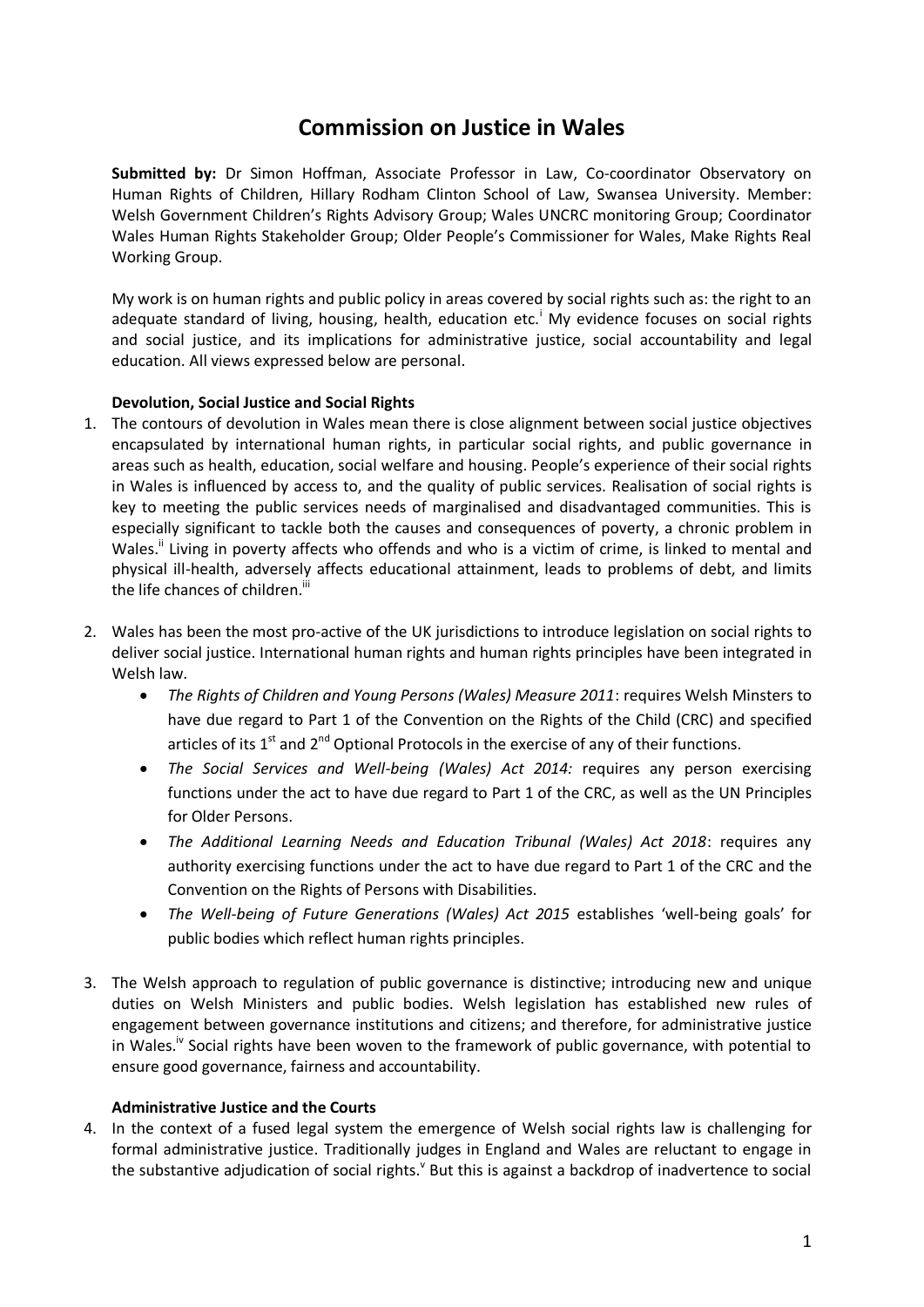rights in legislation, where international human rights are at a distance from domestic law. The situation is different in Wales. Welsh legislation makes international social rights directly relevant to the conduct of public bodies through the device of 'due regard'. While this is familiar in the context of equality enactments applicable to England and Wales, the integration of social rights will present different considerations for courts called upon to adjudicate on Welsh due regard duties. Baroness Hale noted in 2013 that the due regard duty under the Child Rights Measure goes further than the English duty (under equality enactments), because it covers the 'broad sweep of the Convention rights.'<sup>vi</sup> The same may be said of other due regard duties introduced since the Measure.

- 5. Administrative justice in Wales was examined in research carried out at Bangor University published in 2015 (the 'Bangor report'). Vill The Bangor report sets out twelve principles of administrative justice, these include: 'administrative justice should…[e]nsure respect for human rights, equality, sustainability and the protection of vulnerable groups including children and older people.'<sup>viii</sup> There is potential for the Administrative Court in Wales to support realisation of this principle by reviewing the actions of public bodies using relevant social rights standards. The Court has not yet had an opportunity to explore the new frontiers of Welsh public law.<sup>ix</sup> When called upon to decide a case that engages relevant legislation the Administrative Court in Wales will be in a position to help develop a public service culture informed by social rights. The Court will be able to scrutinise procedural compliance with due regard, and in some cases to adjudicate on the meaning of any right at issue: as an aspect of deciding whether due regard has been had to that right.<sup>x</sup> There is potential for locally relevant understandings of social rights to emerge to delineate the responsibilities of Welsh public bodies, offering the possibility of a Welsh human rights jurisprudence.<sup>xi</sup>
- 6. If the Administrative Court in Wales is to make a significant contribution to social justice it will need to fully embrace the opportunity of social rights legislation. The implications of this might include:
	- Ensuring that cases which engage Welsh social rights legislation are commenced in Wales, and adjudicated by tribunals that are sensitive to the implications of such legislation in the context of Wales.<sup>xii</sup>
	- Adjudication which departs from the traditional approach to judicial review in social welfare fields, to allow (encourage) more judicial activism on substantive human rights issues.
	- Procedural incorporation of mechanisms to inform judges about social rights issues. National Human Rights Institutions (NHRIs) in Wales (Equality and Human Rights Commission, Children's Commissioner for Wales (CCfW), Older People's Commissioner for Wales), are ideally placed to help judges navigate the issues and evidence.
	- Judicial training on social rights, as these will be less familiar than human rights set out in the European Convention on Human Rights.
- 7. The integration of social rights through legislation gives opportunity for strategic litigation to protect and promote rights.<sup>xiii</sup> The NGO sector and the CCfW have embraced the potential of social rights legislation as a tool for political advocacy and accountability in Wales in the field of children's rights (as broader aspects of administrative justice). Xiv However, with some exceptions, legal professionals have seemingly not made use of the legislation to underpin legal accountability.<sup>xv</sup> This reflects a broader trend which suggests that judicial review may be under-utilised as a redress mechanism in Wales: the Bangor report states that 'Judicial review claims per head of population in Wales remain low compared to claims per head of population in London and South East England.<sup>xvi</sup> It also notes that previous research identifies the paucity of specialist public law practitioners in Wales as a reason for this difference.<sup>xvii</sup> My research in the field of children's rights points at funding restrictions, but also lack of familiarity with the legalisation, and a belief that public law remedies are ineffective or difficult to obtain, as reasons for practitioner reluctance to bring a cases to judicial review using the Child Rights Measure.<sup>xviii</sup>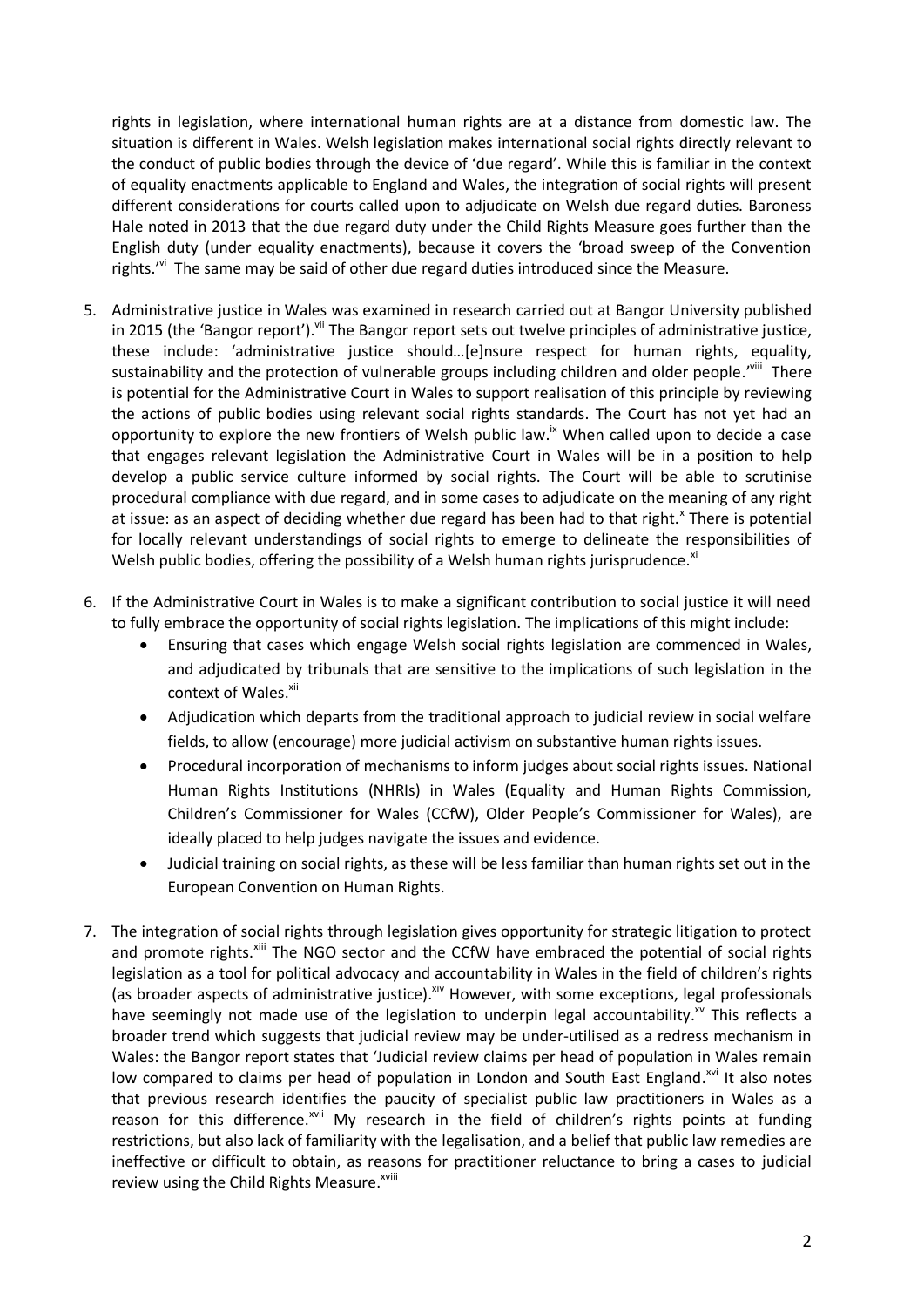8. The problem of funding for judicial review is linked to cuts in legal aid, making it difficult to tackle through action in Wales: although enhanced social accountability may mitigate this to some extent (below). However, the lack of expertise in Welsh public law might be addressed by greater attention to this topic, and social rights legislation in higher education curriculums in Wales, or through Continuing Professional Education (below).

### **Social Accountability**

- 9. Social rights legislation can enhance social accountability.<sup>xix</sup> Communities, and community activists, properly supported, can deploy social rights at a local level to challenge decisions and actions by public bodies at all levels (local accountability).<sup>xx</sup> This presupposes the existence of relevant redress mechanisms, and awareness of these mechanisms amongst individuals, community activists and legal representatives. While complaints mechanisms are often in place to raise issues against public authorities in Wales, lack of awareness of, and variation in these procedures, as well as complexity are often barriers to their effective use.<sup>xxi</sup> To enhance social justice through social accountability in Wales, public bodies need to do more to raise awareness of redress mechanisms such as complaints procedures, and to ensure that procedures are consistent, clear and transparent, and are not unnecessarily complicated to use.<sup>xxii</sup>
- 10. Public Legal Education (PLE) to educate the public on legal rights could help deliver social justice by ensuring communities, and those who represent them, are able to identify social rights issues and have the understanding and skills to use legal rights to secure accountability. Despite its potential to contribute to social justice, evidence suggests PLE is under-resourced in Wales, and that provision is 'patchy, inconsistent and lacking focus on the Welsh context.'<sup>xxiii</sup> Social accountability in Wales would be strengthened if public bodies, including the Welsh Government were to examine ways to develop and support PLE, including through programmes delivered in schools and via community groups.<sup>xxiv</sup> University Law schools could also make an important contribution to PLE through their public engagement and third mission activities.<sup>xxv</sup>
- 11. An aspect of PLE should be to enable individuals and communities to recognise when they should seek professional support, and to know how to access resources. When required, suitable advice and advocacy services should be available.<sup>xxvi</sup> While there is a role for digital advice services on-line, care is needed to avoid further excluding communities with limited access to information technology. There is evidence that poverty hardens digital exclusion.<sup>xxvii</sup> Where digital advice services are located on-line this should recognise the need to provide suitable opportunities for disadvantaged users to gain access (e.g. publicly available IT access, user support).
- 12. Social rights are of greatest importance to those from disadvantaged or marginalised social groups. However, these are the groups that often have least access to legal advice and advocacy services. More independent advice and advocacy services accessible to these communities is needed in Wales.<sup>xxviii</sup> The Welsh Government has given guidance to public bodies on support for advocacy services in some areas covered by social rights legislation,<sup>xxix</sup> and on a sectoral basis.<sup>xxx</sup> Despite this, concerns remain about government funding, commitment, implementation and support for delivery of advocacy services in Wales.<sup>xxxi</sup> In order to strengthen social accountability these services need to be prioritised by the Welsh Government, with appropriate levels of financial support and firm guidance to public bodies as delivery partners, on local provision. (For example, through guidance issued to public bodies and Public Services Boards on local well-being goals under the *Well-being of Future Generations (Wales) Act 2015*. Current guidance is silent on the role of advocacy services to support the delivery of well-being goals and local well-being objectives.<sup>xxxii</sup>) The Welsh Government also needs to examine ways to support local community groups and NGOs, who are often best placed to act as advocates for disadvantaged communities. This should draw on the experience and expertise of civil society organisations currently engaged in social accountability activities.<sup>xxxiii</sup>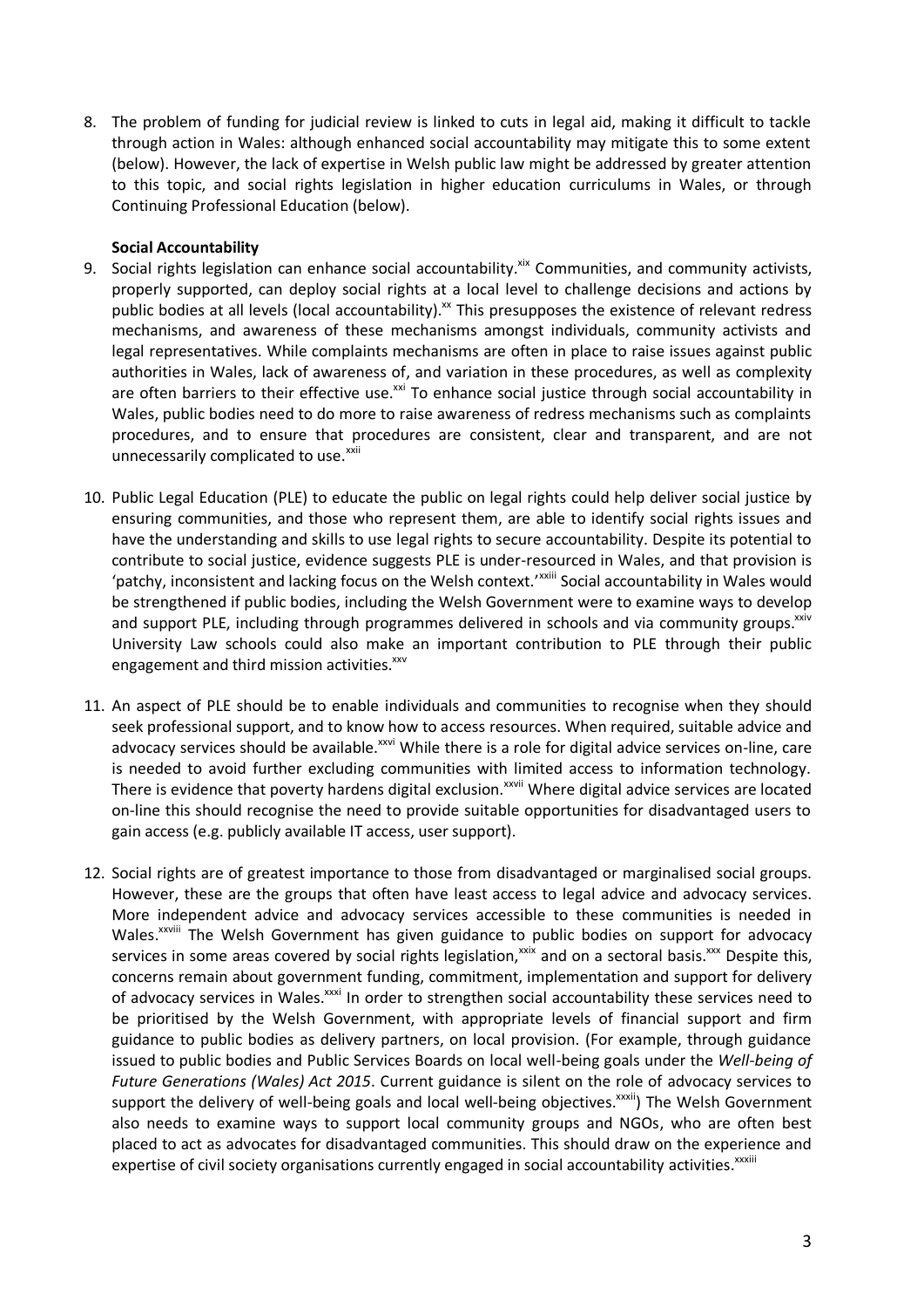### **Legal Education**

- 13. Understanding social rights legislation requires knowledge of both the substance of Welsh law, as well as international human rights sources, materials and jurisprudence. Neither Welsh social rights law, nor its 'international' aspect is taught on standard university Law courses in Wales. Making the most effective use of social rights legislation also requires awareness and understanding of how to best use redress mechanisms, including judicial review, but also statutory complaints procedures or other mechanisms (e.g. ombudsman, review by NHRIs). Administrative law or public law courses taught as part of the Law curriculum in Wales do not equip students with this level of expertise. There is a vacuum in legal education which needs to be filled by closer attention to the human rights and social rights aspects of Welsh public law on the core Law curriculum, but also through the development of specialist modules or CPD courses to provide practitioners with relevant in-depth knowledge.
- 14. If legal education in Wales in Wales is to produce lawyers adept at using Welsh social rights legislation to promote social justice, students need to be given opportunities to acquire an understanding of how rights are relevant to policy when implemented by public bodies, as well as to gain experience of the practice skills necessary to use social rights effectively to hold those bodies to account in Wales. This should include experience of working with community groups, NGOs or local activists. Clinical Legal Education embedded in the curriculum and delivered in the community is an obvious opportunity for students to acquire these skills. This would also enable the Higher Education sector to make a contribution to social accountability.

**Dr Simon Hoffman [s.hoffman@swansea.ac.uk](mailto:s.hoffman@swansea.ac.uk)**

 $\overline{a}$ 

viii Ibid, p.9, principle 11.

As set out in e.g. International Covenant on Economic Social and Cultural Rights.

<sup>&</sup>lt;sup>ii</sup> JRF, Poverty in Wales 2018 (York, Joseph Rowntree Foundation: 2018): <https://www.jrf.org.uk/report/poverty-wales-2018>

iii Ibid, and, JRF, *Reducing poverty in the UK: a collection of evidence reviews* (York, Joseph Rowntree Foundation: 2014):

[https://www.jrf.org.uk/sites/default/files/jrf/migrated/files/Reducing-poverty-reviews-](https://www.jrf.org.uk/sites/default/files/jrf/migrated/files/Reducing-poverty-reviews-FULL_0.pdf#page=146)[FULL\\_0.pdf#page=146](https://www.jrf.org.uk/sites/default/files/jrf/migrated/files/Reducing-poverty-reviews-FULL_0.pdf#page=146)

Children's Society, *A Good Childhood for Every Child* (London, Children's Society: 2013):

[https://www.childrenssociety.org.uk/sites/default/files/tcs/2013\\_child\\_poverty\\_briefing\\_1.pdf](https://www.childrenssociety.org.uk/sites/default/files/tcs/2013_child_poverty_briefing_1.pdf)

iv Hoffman, S. and Williams, J. 'Accountability', in Jane Williams (ed.), *The UN Convention on the Rights of the Child in Wale*s, (Cardiff, University of Wales Press: 2013), chapter 12: referring to the Child Rights Measure. HHJ Jarman QC, noting divergence between Wales and England, identified in particular legislation with 'far reaching consequences for the citizen', including the *Social Services and Well-being (Wales) Act 2014*: *The Administrative Court in Wales, Challenges and Opportunities*, lecture, Swansea University, 19 November 2014.

 $\mathbf v$  For a fairly recent example of judicial restraint and reticence to enter into adjudication on the substance of social policy see: *R(SG) v Secretary of State for Work and Pensions* [2015] UKSC 16.

vi Lady Hale, *Who's Afraid of Children's Rights?*, Wales Observatory on the Human Rights of Children and Young People, inaugural lecture, 14 June 2013.

vii Nason, S., *Understanding Administrative Justice in Wales* (Bangor University: 2015).

<sup>&</sup>lt;sup>ix</sup> In *Re P-S*, a case in which the right of a child or young person to be heard in proceedings was considered, the Court of Appeal acknowledged that in the future the approach taken by the courts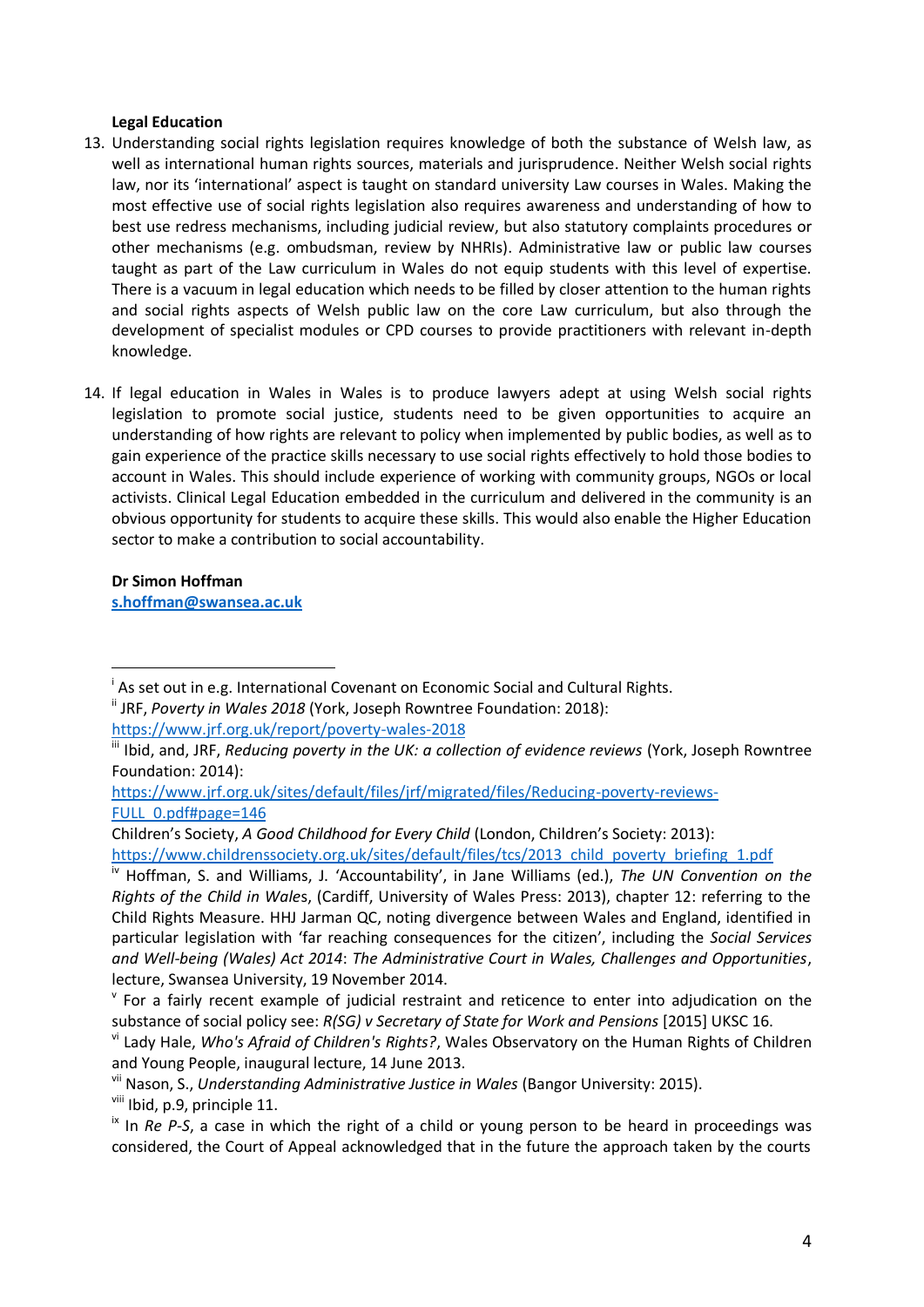to cases in Wales may be different because the CRC has become part of Welsh law: *[2013] EWCA Civ.223* per the Rt. Hon, per Sir Alan Ward at paragraph 35.

x Above: Hoffman and Williams.

xi Above: Hoffman and Williams.

<sup>xii</sup> The report by Bangor University noted: 'Despite a relevant Practice Direction and judicial precedents, there is still no specific requirement that judicial review claims and other Administrative Court cases pertaining to public bodies operating in Wales must be issued and heard in Wales'; ref. above Nason, p.104, key point 2.

xiii See e.g.: Lundy et al, *The UNCRC, a study of legal implementation in 12 countries* (UNICEF UK: 2013).

 $x^{iv}$  Confidential (unpublished research for 3<sup>rd</sup> party, publication forthcoming 2018).

 $xv$  Ibid.

 $\overline{a}$ 

 $x^{0}$  Above: Nason, p.104, key point 4; and, p.111, para. 8.20.

xvii Ibid, pp.20-21.

 $x$ viii Confidential (unpublished research for 3<sup>rd</sup> party, publication forthcoming 2018). NB, this is evidence from relatively small-scale study.

xix An approach towards accountability that relies on civic engagement of ordinary citizens and/or civil society organisations who participate directly or indirectly in holding public bodies to account: Malena et al, *Social accountability: An introduction to emerging practice* (World Bank: 2004).

xx Above, Lundy et al. Koen De Feyter et al (eds), *The Local Relevance of Human Rights* (Cambridge, Cambridge University Press: 2011); Hunt, P. *Social Rights are Human Rights* (Centre for Welfare Reform: 2017). De Feyter et al (ed.s) and Hunt include case studies on social rights in practice.

xxi Above: Nason, generally chpt. 3, and para. 3.23. Lambert, S. *Scoping Study of Complaints Procedures in Wales* (Cardiff, Older People's Commissioner for Wales: 2010), pp.14-15.

xxii Adopting findings from, ibid, both sources.

xxiii See: Bussicott, H. and Williams, J., *The Desert: Public Legal Education in Wales*, Research Report for LERN (Children's Legal Centre, Swansea University: 2018).

xxiv Ibid: recommendations.

xxv Ibid: pp.5-7, discussing university PLE activities.

<sup>xxvi</sup> Above: Nason, p.48 key point 6.

xxvii E.g.: Low Incomes Tax Reform Group, *Digital Exclusion* (The Chartered Institute of Taxation: 2012):

[https://www.litrg.org.uk/sites/default/files/digital\\_exclusion\\_-\\_litrg\\_report.pdf](https://www.litrg.org.uk/sites/default/files/digital_exclusion_-_litrg_report.pdf)

Royal Geographic Society, *Digital Divide in the UK, 21st Century Challenges:*

*<https://21stcenturychallenges.org/what-is-the-digital-divide/>*

XXVIII Studies have confirmed the need for more advocacy services, in particular focussing on particular groups, e.g. children, older people: Children's Commissioner for Wales, *Missing Voices: A review of independent professional advocacy services for looked after children and young people, care leavers and children in need in Wales* (CCfW: 2010); Older People's Commissioner for Wales, *A Scoping Study of Advocacy with Older People in Wales* (OPC: 2010).

xxix Welsh Government, *Social Services and Well-being (Wales) Act 2014 Part 10 Code of Practice (Advocacy)*, 2015.

xxx For example, the National Approach to Advocacy Services for Children:

<https://gov.wales/newsroom/people-and-communities/2017/170329-advocacy-services/?lang=en>

xxxi See, for example, Children Young people and Education Committee, *Report of the Inquiry into Statutory Advocacy Provision* (NAW, 2017), in particular paras. 56 and 57. See also, ref. above *Scoping Study of Advocacy with Older People.*

xxxii Guidance available here: https://gov.wales/topics/people-and-communities/people/futuregenerations-act/?lang=en